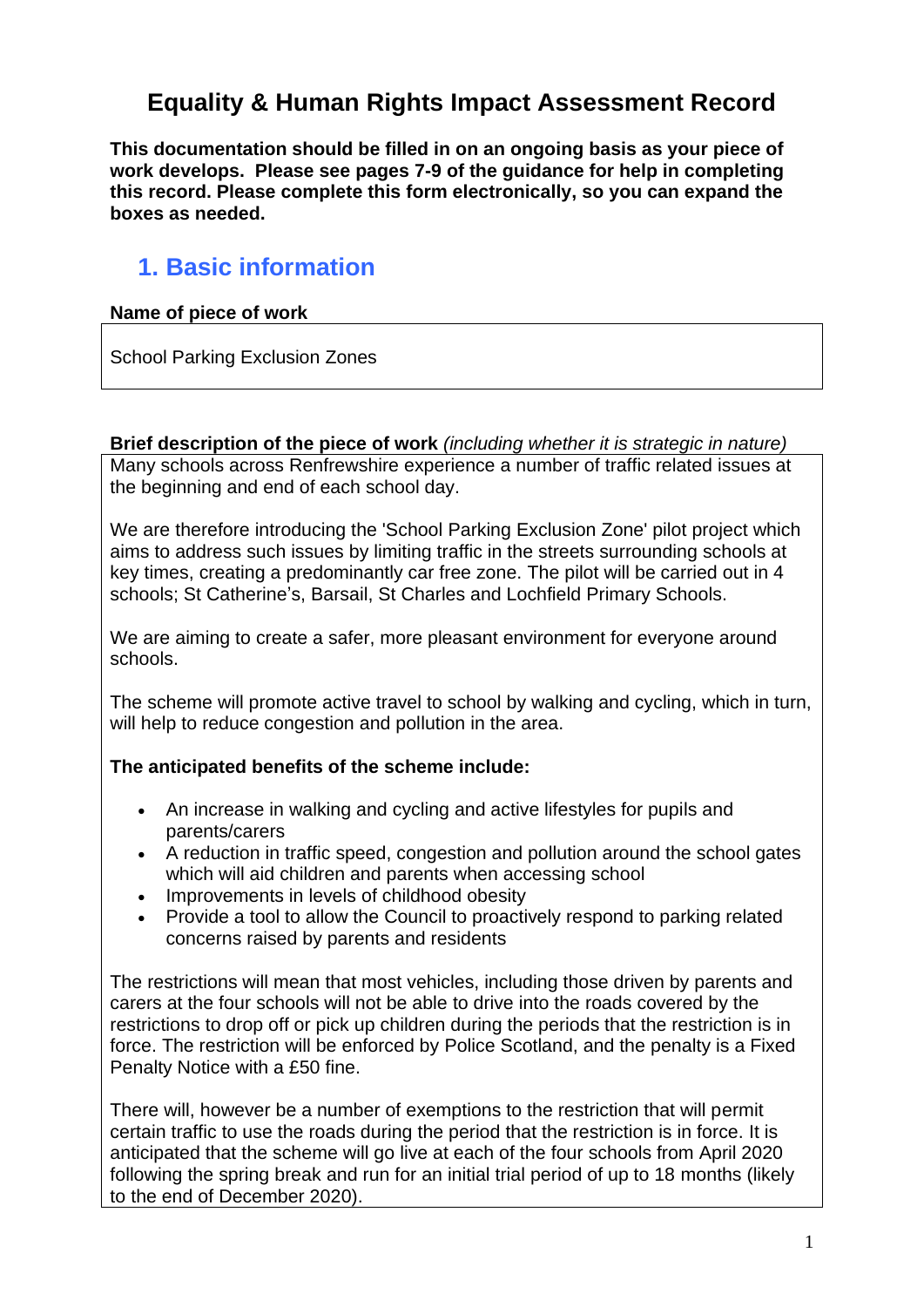Further information on the Pilot can be found on the council website @ <http://www.renfrewshire.gov.uk/SaferSchoolsConsultation>

### **Contact Details**

| Name of person leading this work                         | <b>Chris Dalrymple</b>                                           |
|----------------------------------------------------------|------------------------------------------------------------------|
| Job title of person leading this work                    | <b>Communities and Regulatory</b><br><b>Manager</b>              |
| Email of person leading this work                        | Chris.dalrymple@renfrewshire.gov.uk                              |
| Name of Head of Service who will sign<br>off the process | <b>Oliver Reid, Head of Communities</b><br>and Public Protection |

| Individuals involved in the EQHRIA process |                                              |                                     |
|--------------------------------------------|----------------------------------------------|-------------------------------------|
| <b>Name</b>                                | Title                                        | <b>Email or telephone contact</b>   |
| <b>Chris Dalrymple</b>                     | Communities and<br><b>Regulatory Manager</b> | chris.dalrymple@renfrewshire.gov.uk |
| <b>Carolanne Robertson</b>                 | <b>Community Safety</b>                      | carolanne.robertson-                |
|                                            | Manager                                      | en@renfrewshire.gov.uk              |
|                                            |                                              |                                     |
|                                            |                                              |                                     |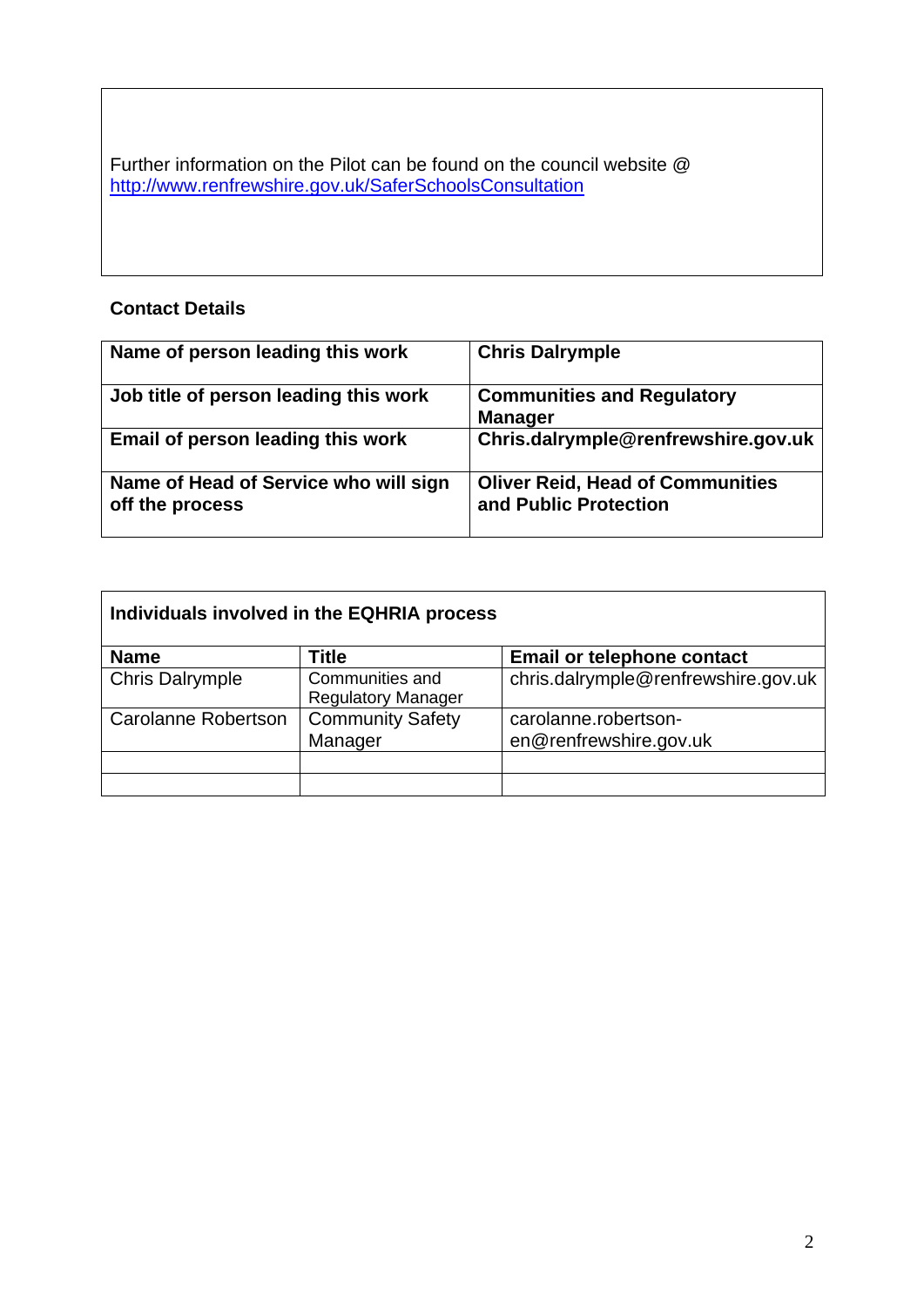# **2. Background Information**

**Briefly explain what information (research/local knowledge/general intelligence) tells us about how people with protected characteristics may be affected by this piece of work. (consider both staff and service users)**

| <b>Brief explanation</b>                                      | Who does the information<br>relate to? (eg Women,<br>d/Deaf people, young<br>parents living in poverty<br>etc) |
|---------------------------------------------------------------|----------------------------------------------------------------------------------------------------------------|
|                                                               |                                                                                                                |
| Parents and carers dropping their children off at school      | Disability, Pregnancy and                                                                                      |
| will primarily be affected by this policy.                    | Maternity, Older people                                                                                        |
| School staff will be affected, as the policy will limit their | Statistically more women on                                                                                    |
| access to the school premises within certain times.           | school staff                                                                                                   |
| Residents living in the streets directly included within      | Potential specific impact for                                                                                  |
| the exclusion zone might be affected, as well as              | disabled people, older                                                                                         |
| residents in neighbouring streets where there may be          | people, carers.                                                                                                |
| displaced traffic.                                            |                                                                                                                |

**Briefly describe any information, gathered from involvement/participation exercises, that tells us about how people with protected characteristics may be affected by this piece of work. (consider both staff and service users)**

| <b>Brief explanation</b>                                                                                                                                                                                                                                            | Who does the information<br>relate to? (eg people who<br>identify as non binary,<br><b>Muslim people)</b> |
|---------------------------------------------------------------------------------------------------------------------------------------------------------------------------------------------------------------------------------------------------------------------|-----------------------------------------------------------------------------------------------------------|
| Statutory consultation has been carried out by                                                                                                                                                                                                                      | On-going                                                                                                  |
| In addition, wider engagement and consultation is<br>being carried out with Parent Councils of all four<br>schools.                                                                                                                                                 | Questions were raised<br>about disabled parents who<br>do not have access/qualify<br>for a blue badge.    |
| Are there any issues with communicating the scheme<br>to parents without English as a first language -eg any<br>need for BSL/foreign language?                                                                                                                      | We will work with the school<br>to address any language<br>barriers                                       |
| It is the intention to carry out wider consultation with<br>affected residents, It is hoped this will identify the<br>specific equalities issues for local residents not<br>necessarily resolved by issuing permits, eg those who<br>have different carers visiting | To be established through<br>the consultation                                                             |
|                                                                                                                                                                                                                                                                     |                                                                                                           |

### **Based on your background information, who will you particularly need to consider when planning your work?**

Please tick which broad protected characteristic category your information relates to and then describe the specific group(s) affected. For example, you might tick age and write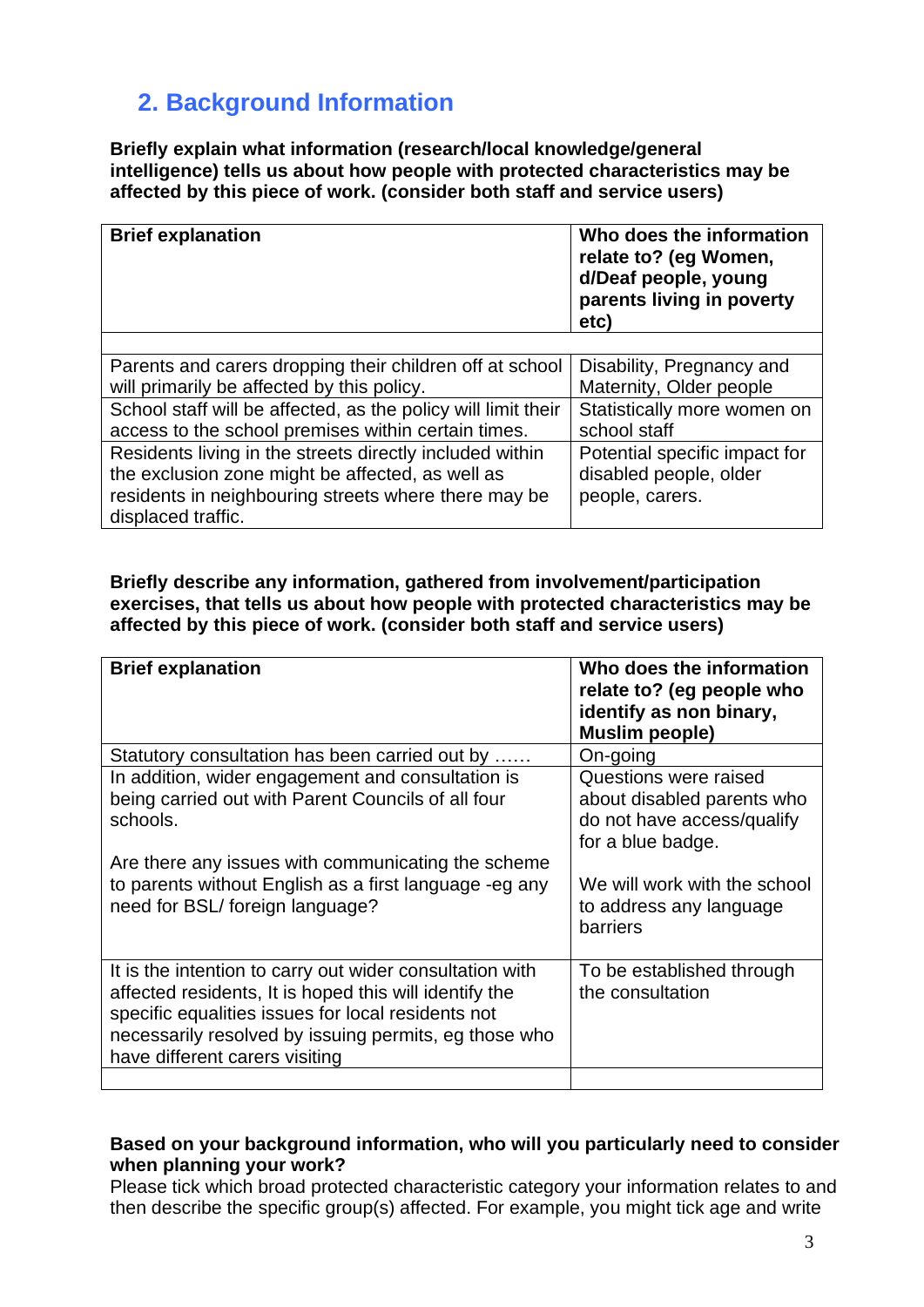older people, because you know that the area affected by your piece of work contains a disproportionate number of older people.

| <b>Protected Characteristic</b>                       |   | <b>Specific group affected</b>       |  |
|-------------------------------------------------------|---|--------------------------------------|--|
| Age                                                   | X | Children                             |  |
|                                                       |   | Older people (potentially grandpare  |  |
|                                                       |   | & residents with carers              |  |
| <b>Ethnicity</b>                                      |   |                                      |  |
| Gender identity                                       |   |                                      |  |
| <b>Sex</b>                                            |   |                                      |  |
| Sexual orientation                                    |   |                                      |  |
| <b>Disability</b>                                     | X | People with certain physical disabil |  |
|                                                       |   | or those requiring care              |  |
|                                                       |   |                                      |  |
| Faith or belief                                       |   |                                      |  |
| <b>Pregnancy &amp; Maternity</b>                      | X | Parents may be pregnant or recent    |  |
|                                                       |   | have had a baby                      |  |
| Marriage & Civil Partnership                          |   |                                      |  |
| People living in poverty/ socio-economic disadvantage |   |                                      |  |
| Human rights issues                                   |   |                                      |  |

### **3. Actions Taken**

#### **Using the information you have - Please use the table to provide information about the work you are doing to address disadvantage and discrimination and promote equality**

You can add or delete rows to the table as you need to.

| <b>Briefly describe all the</b><br>incidences where you have<br>recognised:<br>the potential for<br>disadvantage or<br>discrimination<br>the potential to<br>promote equality | Describe what you have done to:<br>address the disadvantage or<br>$\bullet$<br>discrimination<br>promote equality                                                                                                        | <b>Further</b><br>action<br>required?<br>Y/N |
|-------------------------------------------------------------------------------------------------------------------------------------------------------------------------------|--------------------------------------------------------------------------------------------------------------------------------------------------------------------------------------------------------------------------|----------------------------------------------|
| It is identified that the<br>following groups of<br>people may find it difficult<br>to access the school:                                                                     | Blue badges are exempt from<br>the scheme and will therefore<br>be able to access the school.                                                                                                                            |                                              |
| Disabled people<br>Pregnant women<br>$\bullet$<br>and new mothers<br>Older people                                                                                             | We are aware that some<br>disabled people will not have<br>blue badges, and people will be<br>able to apply for emergency<br>permits as appropriate on a<br>case by case basis. Any easy<br>explanation will be given to |                                              |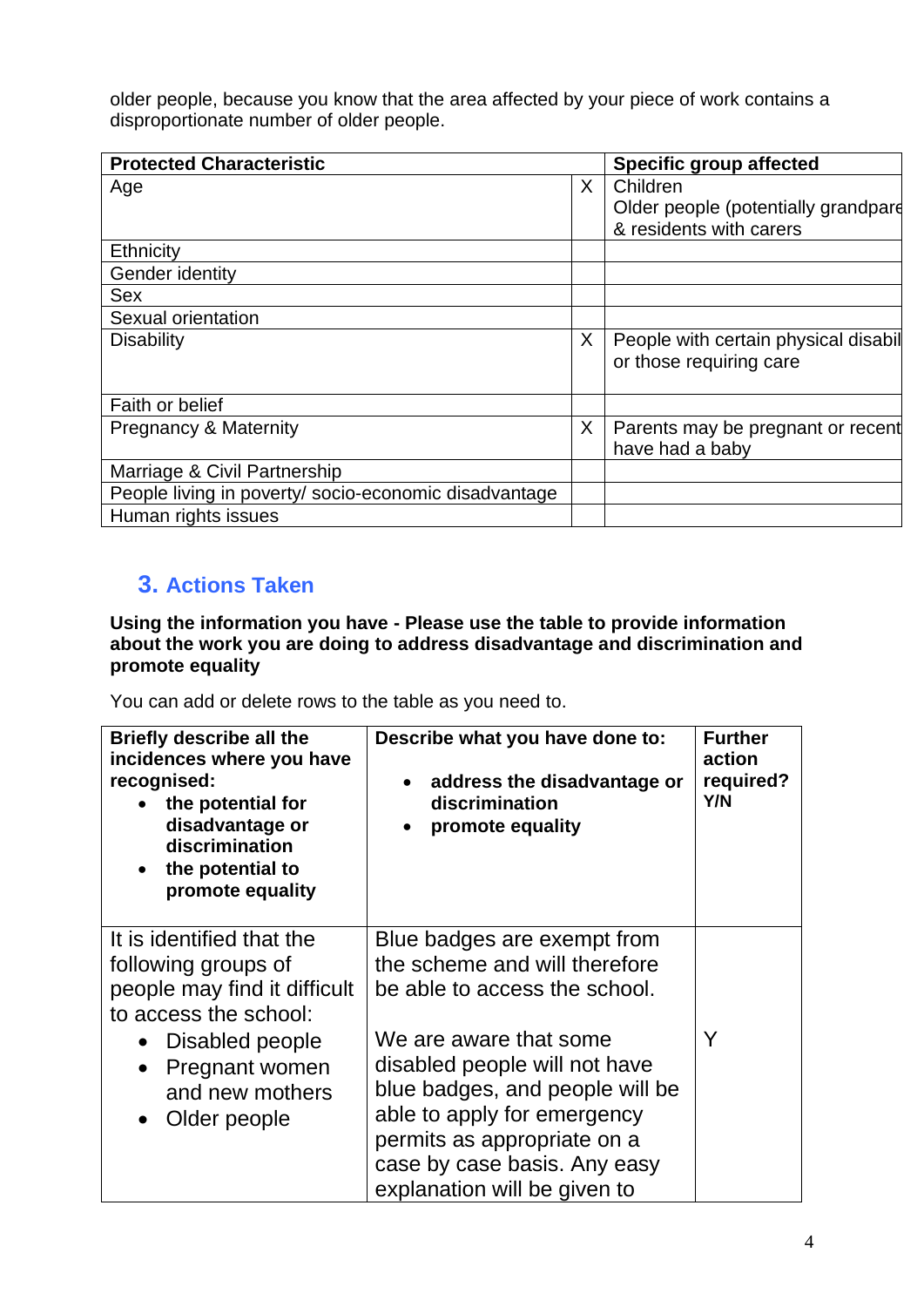| people about applying for<br>emergency permits and<br>ensuring there are no equality<br>impacts in accessing temporary<br>or emergency permits.<br>Safe travel routes from the<br>exclusion zone will consider<br>mobility issues in planning of<br>routes. |  |
|-------------------------------------------------------------------------------------------------------------------------------------------------------------------------------------------------------------------------------------------------------------|--|
| Accessible information will be<br>made available to all those<br>affected and potentially affected<br>An exemption will be made for<br>nurses/carers visiting residents                                                                                     |  |
|                                                                                                                                                                                                                                                             |  |

Where further action is required, you should use the next section (monitoring) to describe how this will happen and who will do it.

# **4. Monitoring your actions**

**What outcomes or outputs have you set to monitor whether disadvantage is being prevented and equality promoted?**

| What is being monitored?                                                                    | How will you monitor this & who is<br>responsible?                                                                                                                                                                          |
|---------------------------------------------------------------------------------------------|-----------------------------------------------------------------------------------------------------------------------------------------------------------------------------------------------------------------------------|
| Impact on School staff and support<br>workers                                               | <b>Chris Dalrymple</b>                                                                                                                                                                                                      |
| Plans for monitoring parents/ carers<br>dropping off and any issues for local<br>residents? | <b>Community Support, Police and Road</b><br>Safety Officers will have a visual<br>presence where possible and link in with<br>schools and relevant<br>departments/agencies to address any<br>issues or concerns timeously. |
|                                                                                             |                                                                                                                                                                                                                             |

| Monitoring timescale | Every year $\Box$ | Every 2 years $\Box$ | Every 6 months $\boxtimes$ |
|----------------------|-------------------|----------------------|----------------------------|
|                      |                   |                      |                            |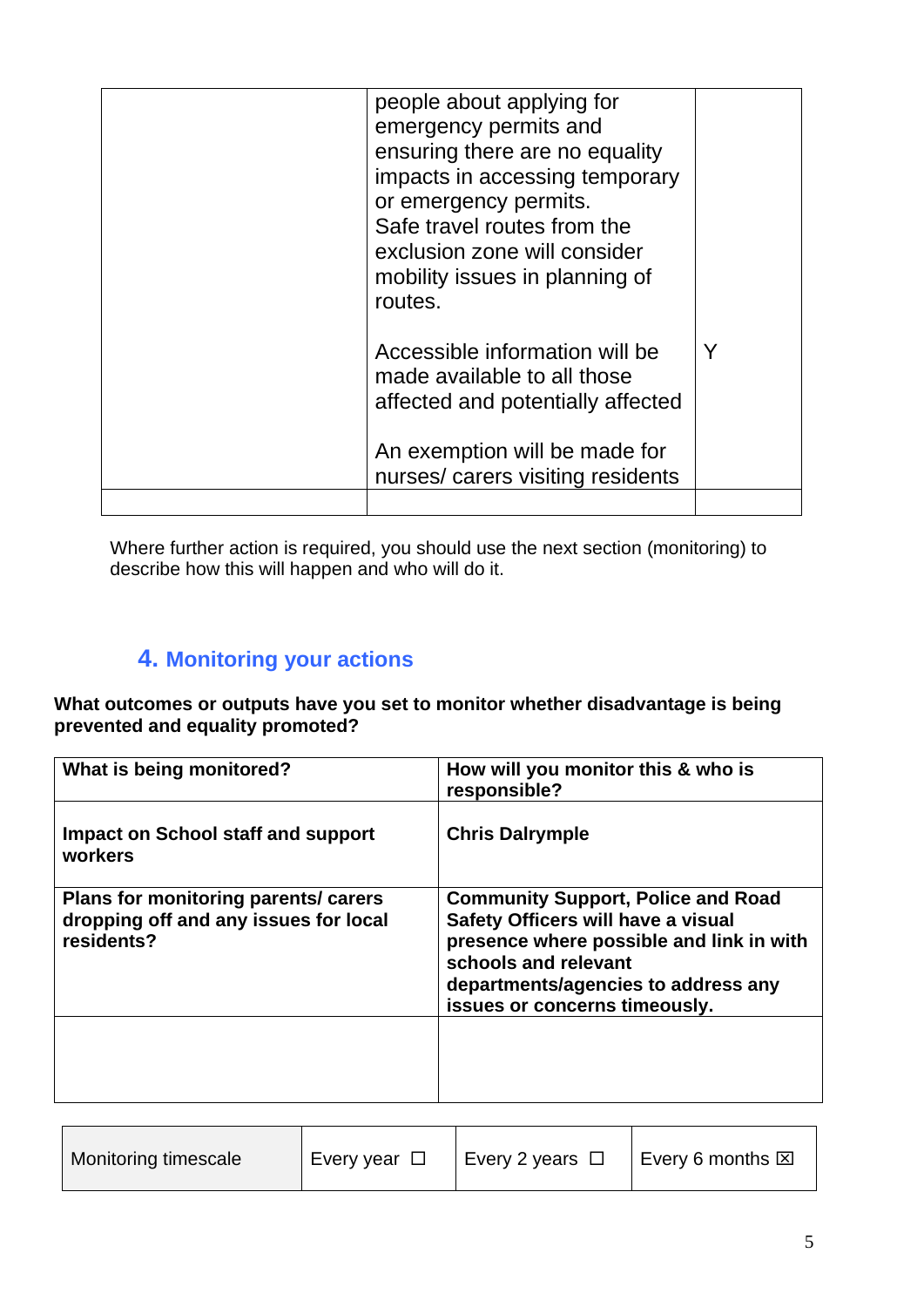#### **Before you submit your paperwork for sign off please provide a summary below, suitable for publication. You should use this summary in any Board report also.**

We are introducing the 'School Parking Exclusion Zone' pilot project which aims to address traffic related issues by limiting traffic in the streets surrounding schools at key times, creating a predominantly car free zone. The pilot will be carried out in 4 schools; St Catherine's, Barsail, St Charles and Lochfield Primary Schools. We are aiming to create a safer, more pleasant environment for everyone around schools. We have identified potential impacts for parents, carers, school staff and local residents, where there may be the potential for negative equality impacts for disabled people, pregnant women, older people and carers. We will negate these potential impacts by using the blue badge scheme; putting in place arrangement for emergency permits; explaining the scheme in accessible formats; and exempting nurses, carers or visiting local residents from the scheme. There is also further consultation to take place to uncover any other impacts and an evaluation of the pilot gives further opportunities to promote equality of opportunity in designing and implementing the scheme.

**Your senior manager is responsible for signing off your EQHRIA. Please send your completed paperwork to them before sending to [caroline.tolan@renfrewshire.gov.uk](mailto:caroline.tolan@renfrewshire.gov.uk) for publication.**